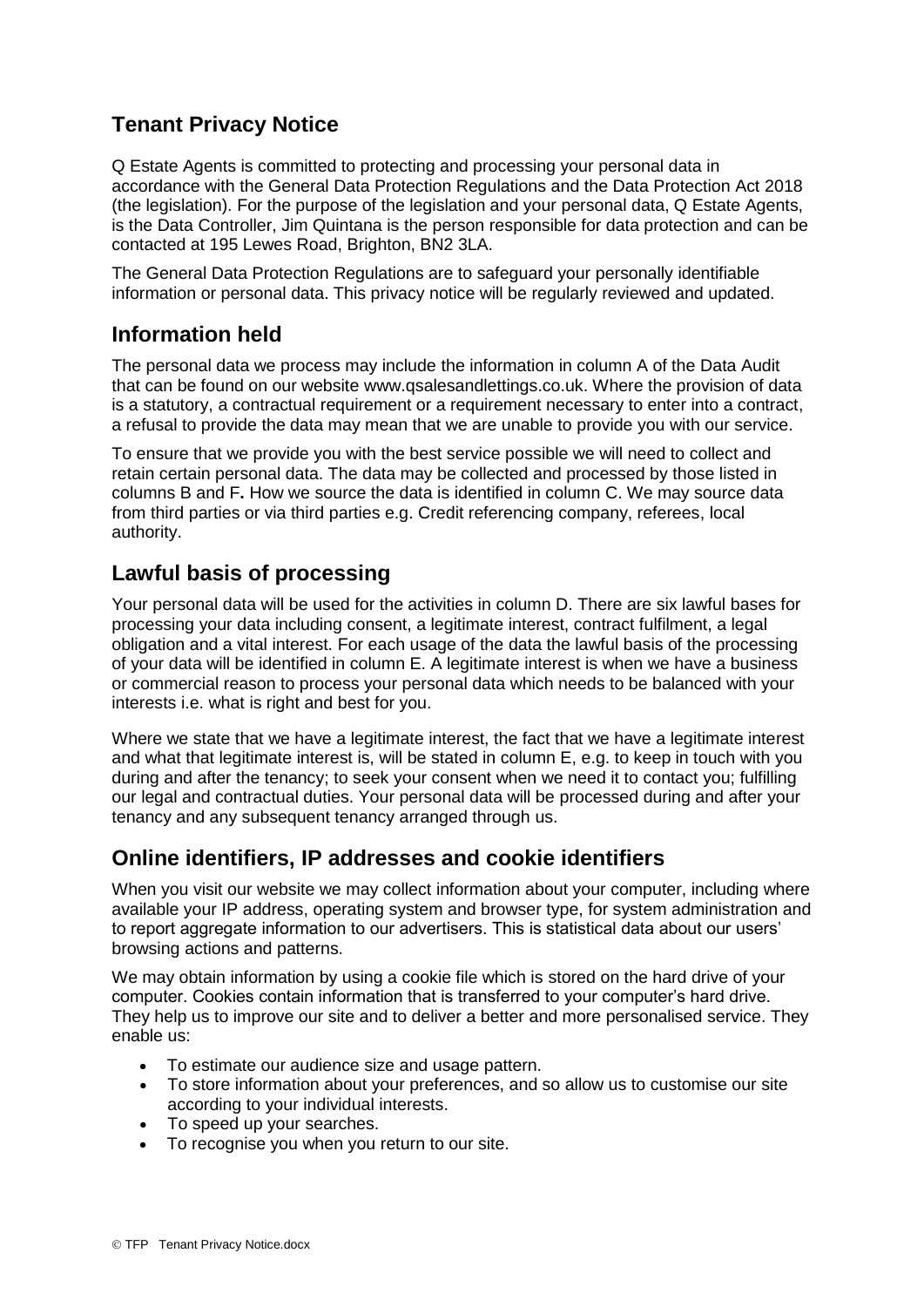You may refuse to accept cookies by activating the setting on your browser which allows you to refuse the setting of cookies. However, if you select this setting you may be unable to access certain parts of our site. Unless you have adjusted your browser setting so that it will refuse cookies, our system will issue cookies when you log on to our site. You can find more information about cookies at [www.allaboutcookies.org](http://www.allaboutcookies.org/)

This policy only applies to our site. If you leave our site via a link or otherwise, you will be subject to the privacy policy of that website provider. We have no control over that privacy policy or the terms of the website and you should check their privacy policy before continuing to access the site.

# **Recipients of personal data**

It will be necessary for us to process or share all or some of your personal data with a range of individuals, businesses and organisations and these may include those listed in column F.

### **Where is the data stored?**

Your personal data is stored in the way described in column G and the data is always stored within the European Union or outside of the European Union but with an organisation operating under the General Data Protection Regulations.

#### **Retention period and criteria used to determine the retention period**

We will retain some elements of your personal data for up to the time defined in column H after your tenancy. The information which can be anonymized will be that which is no longer required for either contractual fulfilment or a legitimate interest. If the lawful basis for processing your data was consent then you may withdraw such consent at any time.

# **Your rights**

You have a right of access to check your personal data to verify the lawful basis of processing. We are obliged to respond to an access request within 30 days and may not charge a fee unless the request is unfounded, excessive or repetitive. If a fee is charged it is to be a reasonable fee based upon the administrative cost of providing the information.

You have a right to rectification if the data we hold is either inaccurate or incomplete. If your data has been disclosed to third parties then we must inform them of the rectification, where possible.

You have a right to require erasure of your data when consent is our basis of processing (the right to be forgotten). You may request that your personal data be erased, for example, where there is no compelling reason for its continued processing or where you withdraw consent. We will comply with your request unless we have another basis of processing justifying our retaining the data (for example a legal requirement or the defence of a legal claim).

You have some rights to ask us to restrict processing i.e. to block or supress processing where, for example, the data may be incorrect and whilst the accuracy is verified. We are permitted to store the data.

#### **Your right to object**

You do have a right to object to further processing of your personal data. We may be required to stop processing unless there is some other legitimate basis of processing such as a legitimate interest or a requirement for the exercise or defence of a legal claim.

# **Withdrawal of consent**